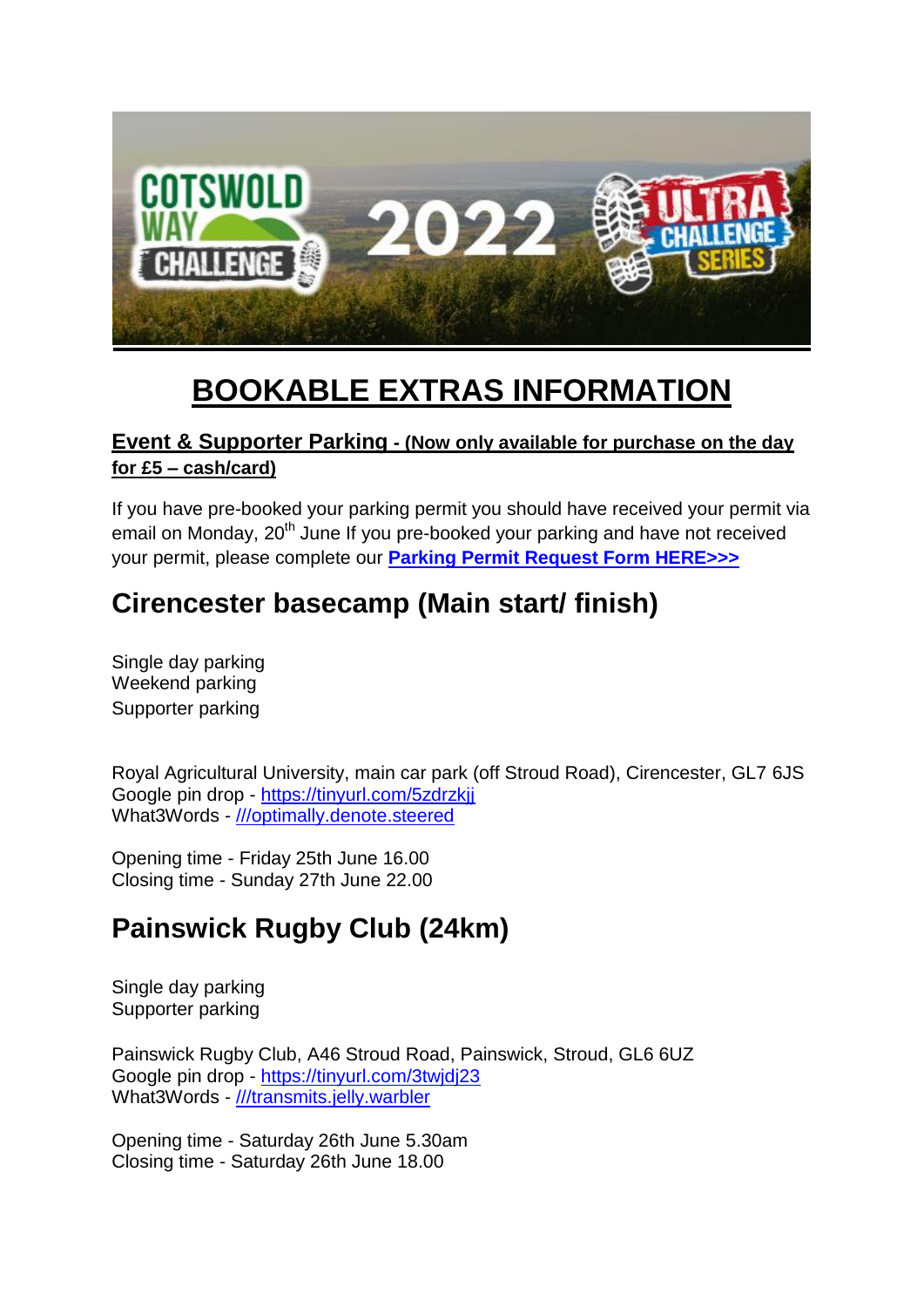## **Wotton-under-edge (53km)**

Single day parking Weekend parking Supporter parking

Wotton-under-edge, Community PARC, GL12 8RB Google pin drop - <https://tinyurl.com/r68b7jf> What3words - [///sway.markets.switched](https://w3w.co/sway.markets.switched)

Opening times - Saturday 26th June 5.00am Closing times - Sunday 27th June 10.00am

## **Camping Wotton- Under-Edge - (FULLY BOOKED – unable to book on the day)**

If you have booked camping at the Wotton-under-edge (53km) - we would like to give you a bit more information about the campsite set up and what you can expect.

#### **If starting in Cirencester**

Any camping equipment along with your baggage you want transferring to Wotton needs booking in at the 'Baggage Drop' point (look for signs - after the registration area). Make sure you choose the right option (i.e drop at Wotton campsite + return back to Cirencester if required on Sunday). Card or cash is accepted - and as a camper you will be given a 'sac' to keep your items together if possible.

#### **Arrival at Wotton (53km)**

 When you arrive at Wotton - please head to the Info Point where you will be directed to the campsite area – and any bags you had transferred from the start will need picking up from the baggage area.

#### **'Pitch only' bookings**

- You bring your own equipment etc and there will be an allocated area
- There is a shower block/ toilets at the campsite
- You will get a breakfast 'ticket' for the Sunday morning
- If you would like to use the showers a reminder to bring towels and flip flops

#### **Full camping package bookings**

- If you have booked a full camping package you will be allocated a tent with a roll mat
- Bring your own sleeping bag & pillow as we will NOT be providing sleeping equipment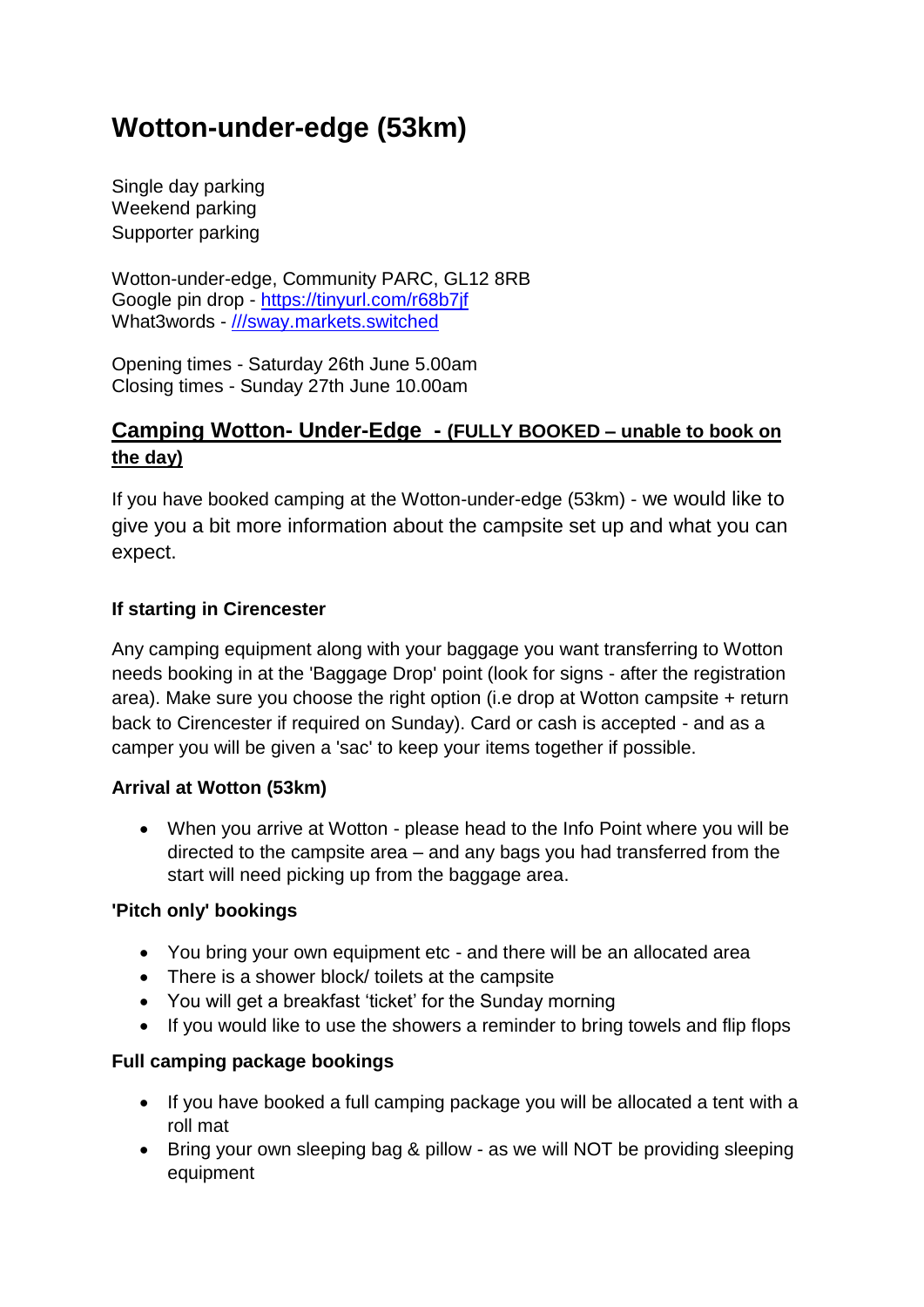- There is a shower block in the campsite please bring a towel and flips flops
- You will get a breakfast 'ticket' for the Sunday morning

#### **Sunday Morning**

- $\bullet$  Breakfast will be will be served inside the main start area from 5.00am -6.00am
- If you are a pitch-only tent please take your tent down by 6am before you head to the start line for your start
- If using our tent please remove all belongings & all rubbish before heading to the start
- If you want your bags moved to Cirencester (finish) there will be a baggage drop
- Registration will be open from 5.00am (2nd Half Challengers need to register)
- There will be a rolling start from 6.00 6.30am (for 2 Day & 2nd Half Challengers)
- The only return coach heads to Cirencester at 7.00am

#### **Campsite Rules**

- Please be respectful and quiet (other tents are close and sound travels!)
- We ask that there is zero noise between 10:30pm and 05:00am
- Please do not litter and remove all your rubbish into our bins
- Do not leave any valuables in your tent
- Please limit showers to a couple of minutes
- Please leave the toilets clean after use
- Please no fires/bonfires/BBQ's (anything that is combustible)

#### **Weather**

• The weekend weather is overcast and cooler then the last couple of weeks, with highs of 15degrees and the risk of rain. By the evening the temperature will drop and it may be cool, so please bring warm and dry clothes.

A reminder that the campsite will be open from 2pm on Saturday only.

## **Accommodation Royal Agricultural University Cirencester basecamp - (FULLY BOOKED – unable to book on the day)**

If you have booked accommodation at Royal Agricultural University Cirencester basecamp - we would like to give you a bit more information about the set up and what you can expect.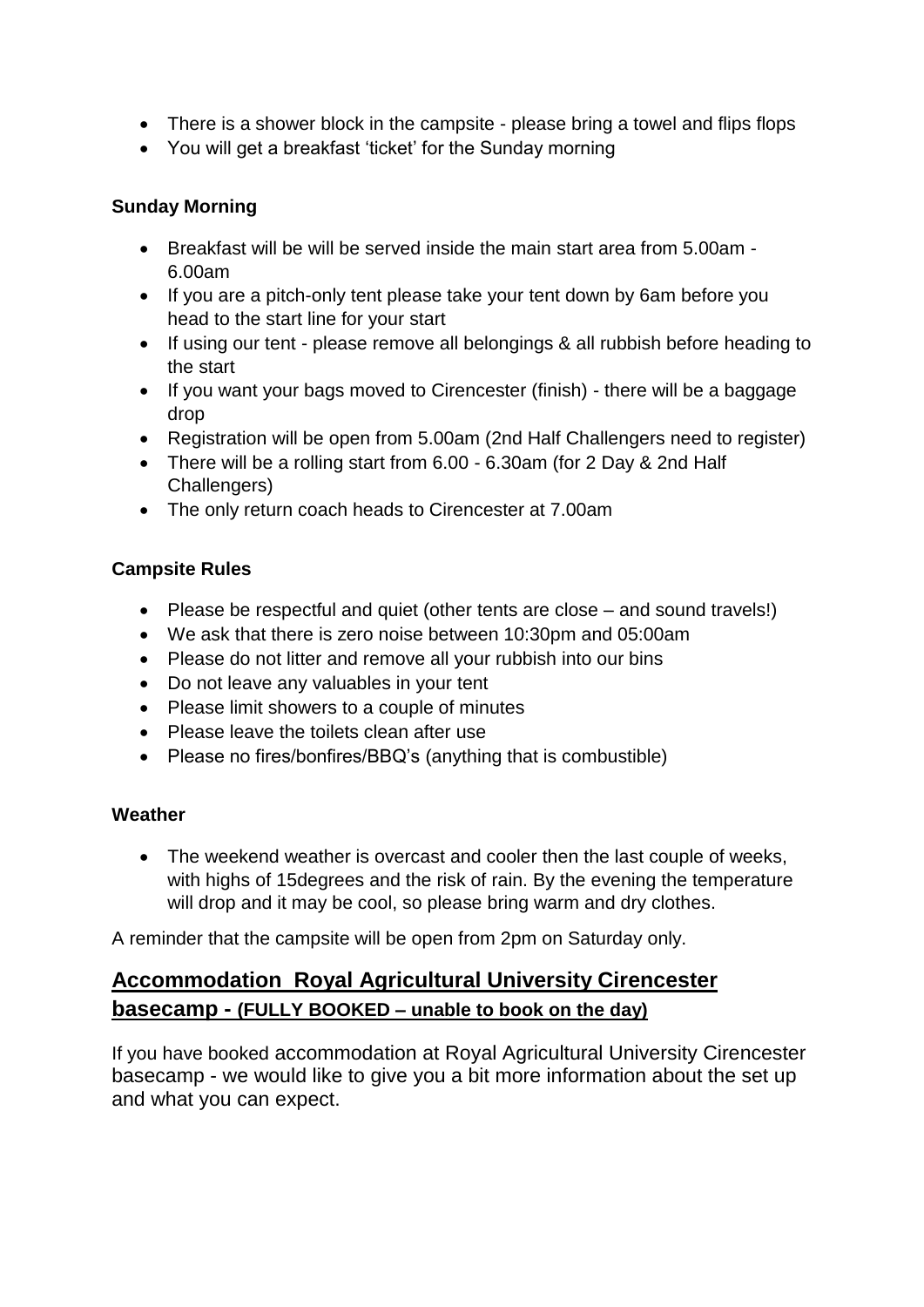## **Parking & Vehicle drop off access**

For those that have booked parking and are staying at the University Halls, you will receive a separate email with your parking permit, for weekend parking close to the accommodation blocks.

Accommodation car park only - Royal Agricultural University Halls, Woodlands car park

Royal Agricultural Halls, Stroud Road, Cirencester, GL7 6JS Google pin drop - <https://tinyurl.com/v8zyj574> What3Words - [///clubbing.unspoiled.sport](https://w3w.co/clubbing.unspoiled.sport)

If you haven't booked parking - but would like to park a vehicle, you can pay on the day

## **Check in at University Halls on Friday**

- When you arrive at University Halls car park please head to the red check in tent
- Check in is open from 16.00 22.00 if arriving later please call or SMS 07398 948 659
- When checking in you will be given a key fob per room and we will ask for a **£10 cash** deposit, which you will receive back when you check out
- You will need to head to the main start marquee to register and collect your pack
- You will be given a breakfast 'ticket' for the Saturday morning (available in the dining area)
- If you have booked dinner on Friday night it will be served between 18.00 -21.00 in the dining area
- PLEASE NOTE THERE WILL BE NO BOOKINGS FOR FRIDAY DINNER ON THE DAY. BOOKINGS ARE NOW CLOSED

## **Check in at University halls on Saturday**

- If arriving on Saturday morning, first head to the main registration, then to our baggage drop to store your bags if competing in the challenge
- When you have finished your challenge head to our Info desk in the start / finish arena for accommodation check in
- Check in will be available from 16.00 on Saturday
- You will be given a breakfast 'ticket' for Sunday morning (available in the main area)

## **Staying Friday night only**

- Please leave your room and head to our start line in good time (at least 30 mins prior to your start time) no later than 9am
- Remember to return your key fob to the 'Info Point' and collect your £10 deposit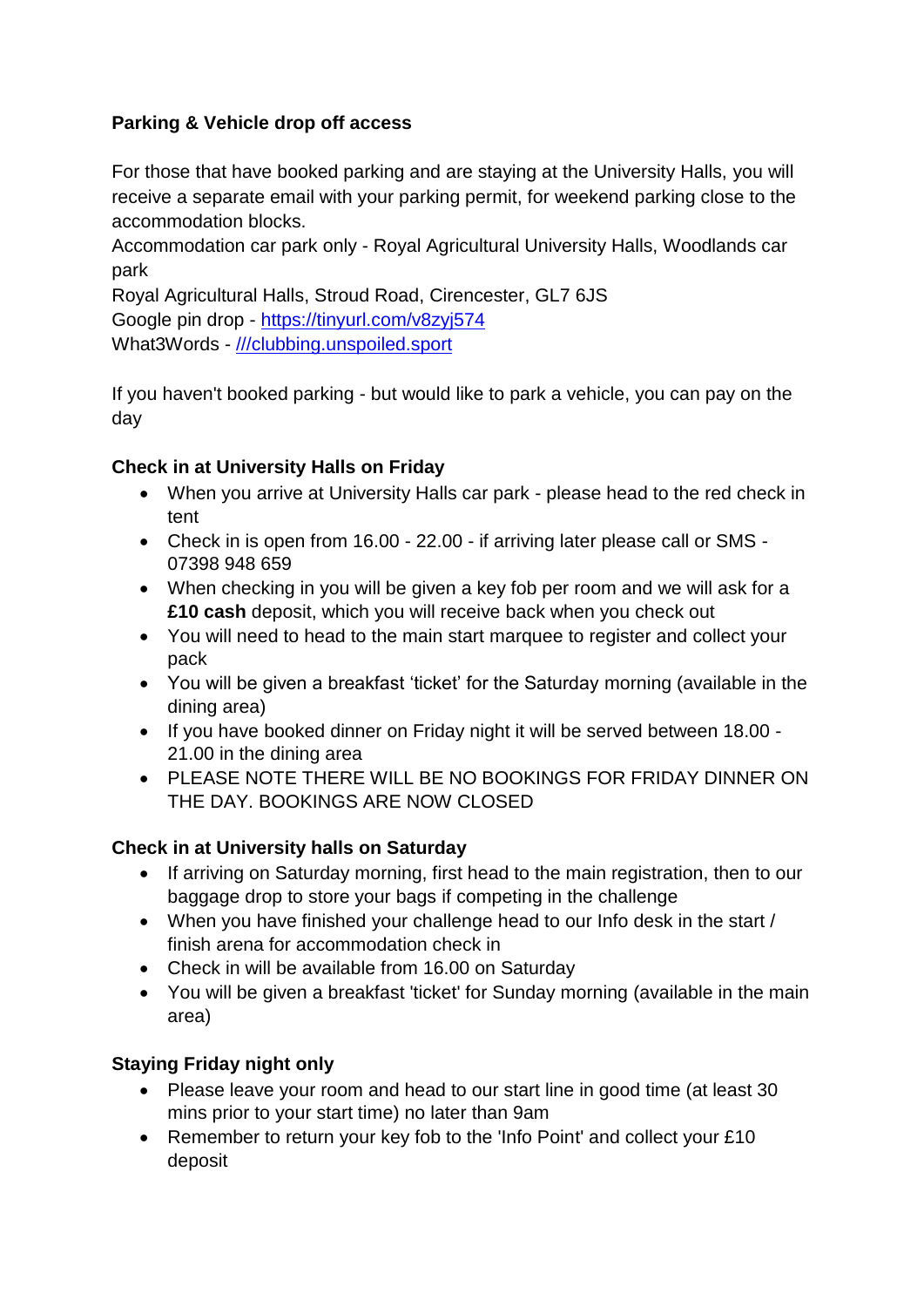• Before you start head to the baggage area to either store your bag or have it transferred to your finish

#### **Staying Saturday night only**

- There will be breakfast in the main area on Sunday (bring your voucher)
- Remember to return your key fob to the 'Info Point' and collect your £10 deposit
- All rooms MUST be vacated by 10.00am Sunday morning

#### **Staying Friday & Saturday night**

- Follow the 'Friday' procedures for check in
- You will have the same room for both nights
- Leave your baggage in your room (not valuables)
- Follow the 'Saturday' procedures for day 2

#### **Facilities and what to bring**

- IMPORTANT You will need to bring your own pillow, towel and sleeping bag - no linen (fitted sheet) or bedding will be supplied
- All rooms have en-suites (shower / toilet)
- If you would like transfer your sleeping equipment to your finish this can be done from our baggage area which you can pay on for on the day in cash

#### **Pre Event Transfers - (FULLY BOOKED – unable to book on the day)**

## **Kemble Station to Cirencester basecamp**

The pick-up point will be Kemble Train station, please keep an eye out for event signage and our marshals.

Google map location - <https://tinyurl.com/3jx6ztyj>

The shuttle will be running every 30-45 minutes, between  $4$ pm – 9pm on Fridav 24<sup>th</sup> to the start line at the Royal Agricultural University so if you are early or late you will be able to jump on next available shuttle.

Please take this email as confirmation on the day. You and your fellow passengers (if booked more than one seat) must quote your name when joining the pre-event transfer.

**IMPORTANT** - National train strike action has been announced for Tuesday 21, Thursday 23 and Saturday 25 June across Network Rail. Please check if your logistics plan will be affected (clearly some trains will run on the Friday & Sunday. However, there may be some severe disruptions across Network Rail on Friday and Sunday) - and if in doubt make sensible alternative plans (National Express coaches is likely to be a good alternative – as they route to Cirencester). We will keep a watching eye on any changes that may unfold around 'the strike'!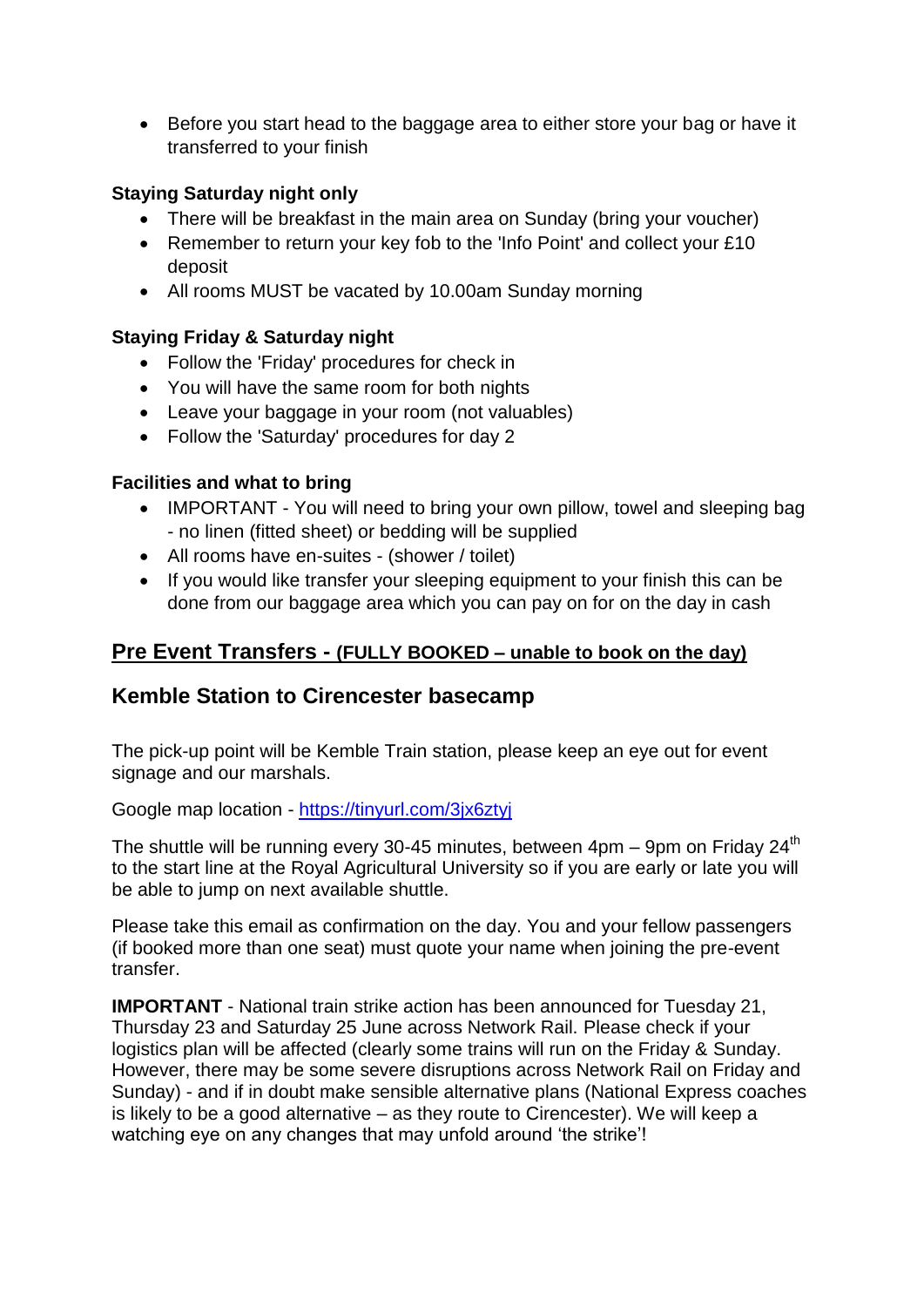## **Cirencester basecamp to Wotton-Under-Edge**

5am on the morning of Sunday 26 June

The pick-up point will be Royal Agricultural University, main car park (off Stroud Road), Cirencester, GL7 6JS please keep an eye out for event signage and our marshals.

Google map location - <https://tinyurl.com/m3pepfsw>

What3Words - [///strumming.node.magical](https://w3w.co/strumming.node.magical)

The journey to Wotton-under-edge is approx. 45 minutes. Please arrive 15 minutes before the coach leaves.

Please take this email as confirmation on the day. You and your fellow passengers (if booked more than one seat) must quote your name when joining the pre-event transfer.

## **Painswick to Cirencester basecamp**

7.00am on the morning of Saturday 25 June

The pick-up point will be Painswick Rugby Club, A46 Stroud Road, Painswick, Stroud, GL6 6UZ, please keep an eye out for event signage and our marshals.

Google pin drop - <https://tinyurl.com/3twjdj23>

What3Words - [///transmits.jelly.warbler](https://w3w.co/transmits.jelly.warbler)

The journey to Cirencester is approx. 30 minutes. Please arrive 15 minutes before the coach leaves.

Please take this email as confirmation on the day. You and your fellow passengers (if booked more than one seat) must quote your name when joining the pre-event transfer.

## **Wotton-Under-Edge to Cirencester basecamp**

6am on the morning of Saturday 25 June

The pick-up point will be Wotton Community PARC, entrance is off New Road, B4058, please keep an eye out for event signage and our marshals.

Google pin drop - <https://tinyurl.com/r68b7jf>

What3words - [///sway.markets.switched](https://w3w.co/sway.markets.switched)

The journey to Cirencester is approx. 45 minutes. Please arrive 15 minutes before the coach leaves.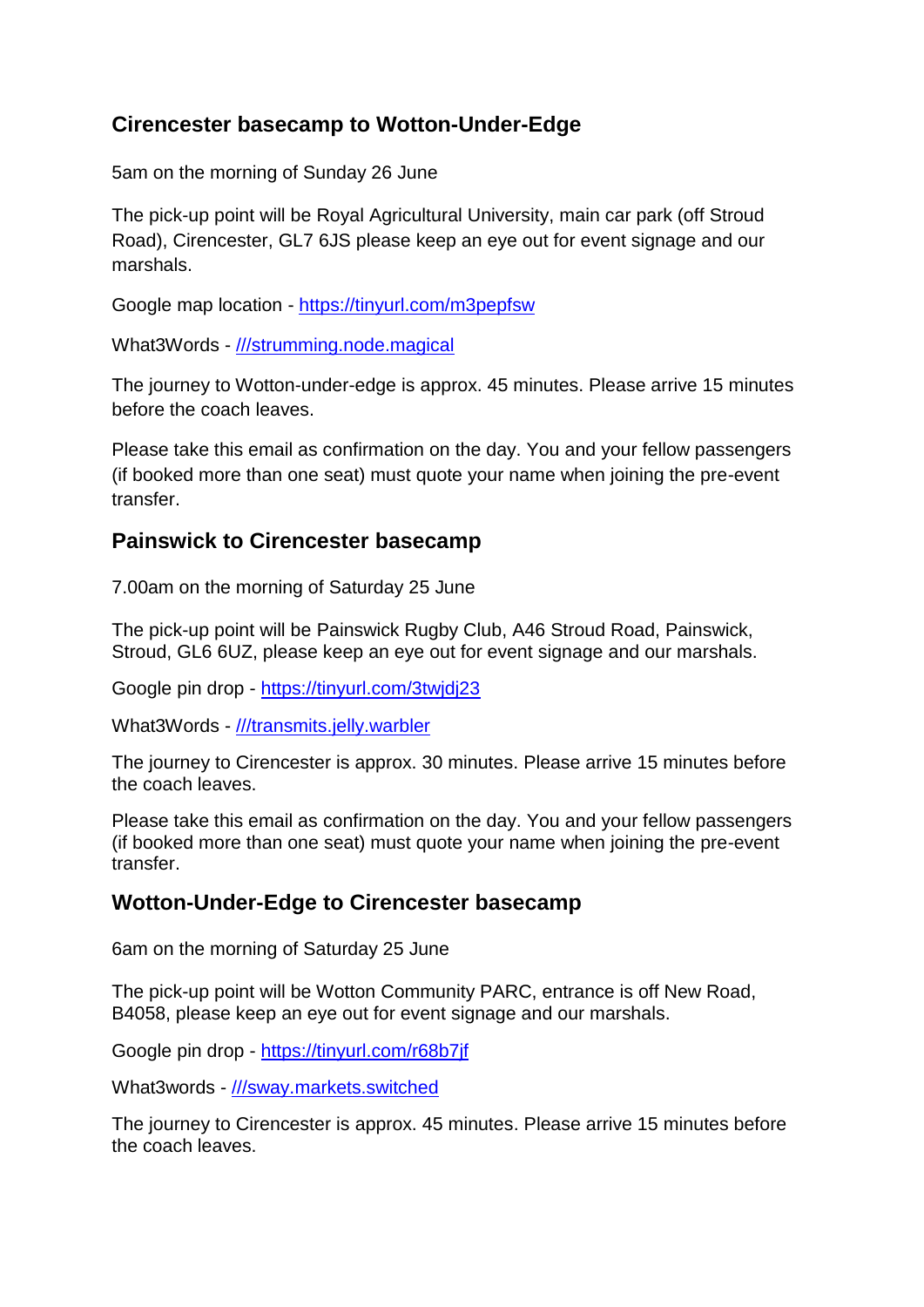Please take this email as confirmation on the day. You and your fellow passengers (if booked more than one seat) must quote your name when joining the pre-event transfer.

## **Wotton-Under-Edge to Painswick**

8am on the morning of Saturday 25 June

The pick-up point will be Wotton Community PARC, entrance is off New Road, B4058, please keep an eye out for event signage and our marshals.

Google pin drop - <https://tinyurl.com/r68b7jf>

What3words - [///sway.markets.switched](https://w3w.co/sway.markets.switched)

The journey to Painswick is approx. 30 minutes. Please arrive 15 minutes before the coach leaves.

Please take this email as confirmation on the day. You and your fellow passengers (if booked more than one seat) must quote your name when joining the pre-event transfer.

## **Post Event Transfers - (Now only available for purchase on the day for £10 – cash/card)**

## **Cirencester basecamp to Kemble train Station**

Please take this email as confirmation on the day. You and your fellow passengers (if booked more than one seat) must quote your name when joining the post-event transfer.

When you finish your Challenge, please head to the Info Point (red gazebo) where a member of staff will be able to put you on the list for the next coach and advise you of the departure time.

We strongly advise that you head to the Info Point before settling down to eat etc. and not leaving it until you wish to leave as there could then be some waiting time before the next departure.

**IMPORTANT** - National train strike action has been announced for Tuesday 21, Thursday 23 and Saturday 25 June across Network Rail. Please check if your logistics plan will be affected (clearly some trains will run on the Friday & Sunday. However, there may be some severe disruptions across Network Rail on Friday and Sunday) - and if in doubt make sensible alternative plans (National Express coaches is likely to be a good alternative – as they route to Cirencester). We will keep a watching eye on any changes that may unfold around 'the strike'!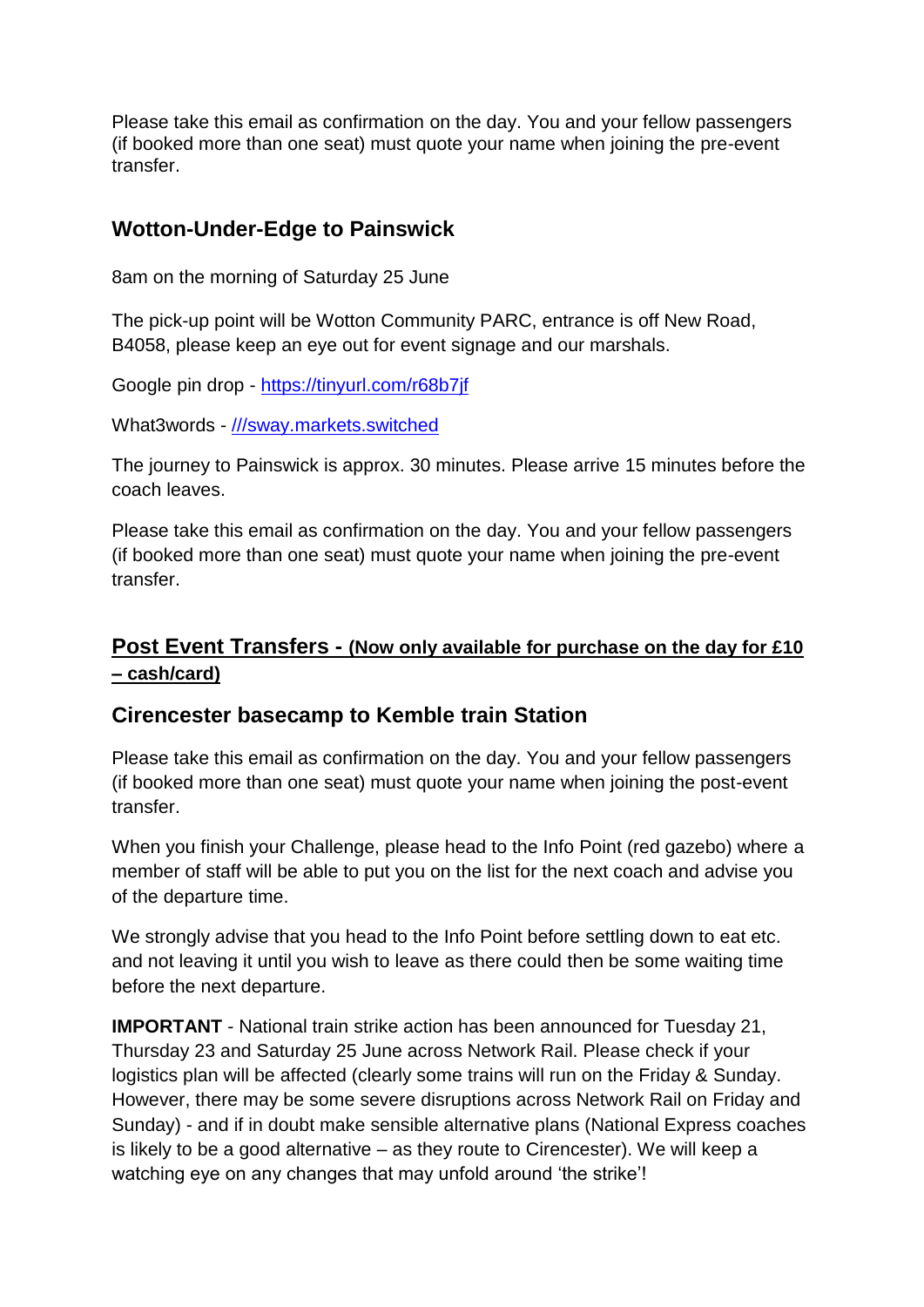This service will be running from Saturday 17.00 – 23.00 & Sunday 6.00am - 22.00 on regular basis, although there may be a wait up to an hour during quite times.

## **Painswick to Cirencester basecamp**

Please take this email as confirmation on the day. You and your fellow passengers (if booked more than one seat) must quote your name when joining the post-event transfer.

When you finish your Challenge, please head to the Info Point (red gazebo) where a member of staff will be able to put you on the list for the next coach and advise you of the departure time.

**Please note:** We strongly advise that you head to the Info Point before settling down to eat etc. and not leaving it until you wish to leave as there could then be some waiting time before the next departure.

This service will be running from Saturday 12.00 – 19.00 on a regular basis, although there may be a wait up to an hour during quite times.

## **Painswick to Stroud train station**

Please take this email as confirmation on the day. You and your fellow passengers (if booked more than one seat) must quote your name when joining the post-event transfer.

When you finish your Challenge, please head to the Info Point (red gazebo) where a member of staff will be able to put you on the list for the next coach and advise you of the departure time.

We strongly advise that you head to the Info Point before settling down to eat etc. and not leaving it until you wish to leave as there could then be some waiting time before the next departure.

**IMPORTANT** - National train strike action has been announced for Tuesday 21, Thursday 23 and Saturday 25 June across Network Rail. Please check if your logistics plan will be affected (clearly some trains will run on the Friday & Sunday) and if in doubt make sensible alternative plans (National Express coaches is likely to be a good alternative – as they route to Cirencester). We will keep a watching eye on any changes that may unfold around 'the strike'!

This service will be running from Saturday 12.00 – 19.00 on a regular basis, although there may be a wait up to an hour during quite times.

## **Wotton-Under- Edge to Cirencester basecamp**